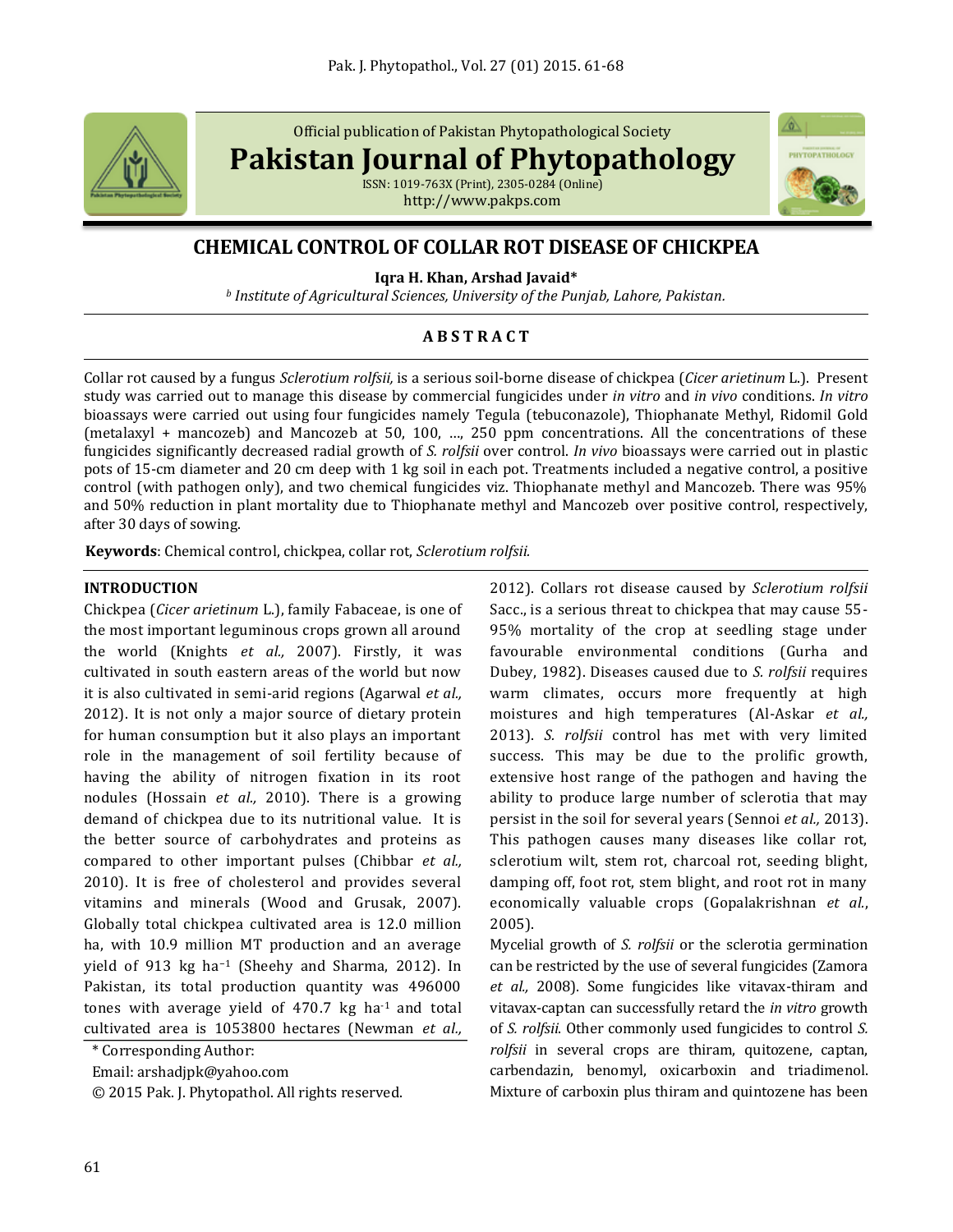found most impressive in prohibiting sclerotial formation and mycelial growth (Yaqub and Shahzad, 2006). The present study was carried out to assess antifungal Table 1. Active ingredients and chemical groups of the fungicides.

potential of some more fungicides against *in vitro* growth of *S. rolfsii* and *in vivo* management of collar rot disease of chickpea caused by this pathogen.

| Table 1. Active high calculus and chemical groups of the rangicates. |                    |                      |                 |                 |
|----------------------------------------------------------------------|--------------------|----------------------|-----------------|-----------------|
| Sr. No.                                                              | Trade mark         | Active ingredient    | Formulation     | Chemical group  |
|                                                                      | Tegula             | Tebuconazole         | 12.5% EW        | Triazoles       |
| ∸                                                                    | Thiophanate Methyl | Thiophanate Methyl   | 70% WP          | Benzimidazole   |
|                                                                      | Radomal Gold       | Metalaxyl + Mancozeb | $4\% + 64\%$ WP | Acilalaninate   |
| 4                                                                    | Mancozeb           | Mancozeb             | 80% WP          | Dithiocarbamate |

#### **MATERIALS AND METHODS**

**Laboratory bioassays:** Four different fungicides namely Tegula, Thiophanate Methyl, Ridomil Gold and Mancozeb were used to evaluate their *in vitro* efficacy for the management of *S. rolfsii*. Active ingredients and chemical groups of the fungicides are given in Table 1.

Six concentrations of each of the four fungicides viz. 250, 200, 150, 100, and 50 ppm were prepared. Control treatment (0 ppm) was without the addition of any fungicide. Streptomycin capsules were added at the time of pouring of autoclaved medium in Petri plates to avoid bacterial contamination. Each treatment was replicated four times. After solidification, a disc of 5 mm diameter from actively growing margins of *S. rolfsii* colony was inoculated at the center of fungicide amended growth medium. The plates were incubated at 25±2 °C until full growth was observed in control. The colony diameter in each treatment was measured with a scale.

**Pot trial:** Two fungicides namely Mancozeb and Thiophanate methyl were selected for pot trial on the basis of their best activity in screening bioassays.

Pearl millet [*Pennisetum glaucum* [\(L.\)](http://en.wikipedia.org/wiki/Carolus_Linnaeus) [R. Br.\]](http://en.wikipedia.org/wiki/Robert_Brown_(botanist)) seeds were used for the preparation of fungal inoculum. Five hundred grams of seeds were soaked in water for 1 hour. After that, seeds were boiled mildly and excessive water was drained off. The boiled grains were put into 500-mL conical flasks, plugged with cotton and autoclaved for 50 min at 121 °C temperature and then cooled at room temperature prior to inoculation with an actively growing culture of *S. rolfsii*. Inoculated flasks were incubated at 25±2 °C for 10 days and stored in a refrigerator at 4 °C.

Plastic pots having diameter of 15 cm and 10 cm deep were filled with sandy loam soil at 1 kg pot<sup>-1</sup>. The inoculum prepared on pearl millet seeds, was mixed in pot soil at 15 g per pot except in negative control. In negative control, 15 g of sterilized pearl millet seeds were mixed in each pot. Pots were watered and left for 10 days for establishment of the inoculum. Suspension of 150 ppm concentration of each of the two fungicides namely Mancozeb and Thiophanate Methyl were prepared and 500 mL of each was added to respective pots. Pots of positive control were prepared by only inoculating them with the fungus. Pots were irrigated with tap water whenever required. There were following 04 treatments in the pot trials:

**T<sup>1</sup>** Negative control

**T<sup>2</sup>** Positive Control (only *S. rolfsii* was added)

**T<sup>3</sup>** Thiophanate Methyl (500 mL of 150 ppm suspension)

**T<sup>4</sup>** Mancozeb (500 mL of 150 ppm suspension)

Each treatment was replicated 5 times.

Certified seeds of chickpea var. CMS-2118-2508 were obtained from National Agriculture Research Council (NARC) Islamabad, Pakistan. Seeds were surface sterilized in 1% (v/v) bleach solution for 3 minutes followed by repeated washings. Seeds were soaked in sterilized water for 6 hours. Imbibed chickpea seeds were sown in pot soil at the depth of 1-cm.

Plants were harvested 30 days after sowing. Data regarding plant mortality were recorded. Plants were washed carefully and dried on filter paper at room temperature and the roots and shoots were separated. Lengths of shoot and root were measured with a scale. For dry weight measurement, the shoots and roots were dried at 60 °C and weighed. Plant mortality was calculated as follows:

Mortality (
$$
%
$$
) =  $\frac{\text{No. of plants died due to disease}}{\text{Total No. of plants}}$  × 100

**Statistical Analysis:** In both laboratory bioassays and pots trial, standard errors of means of replicates were calculated on computer software Microsoft Excel. All the data were analyzed by analysis of variance (ANOVA)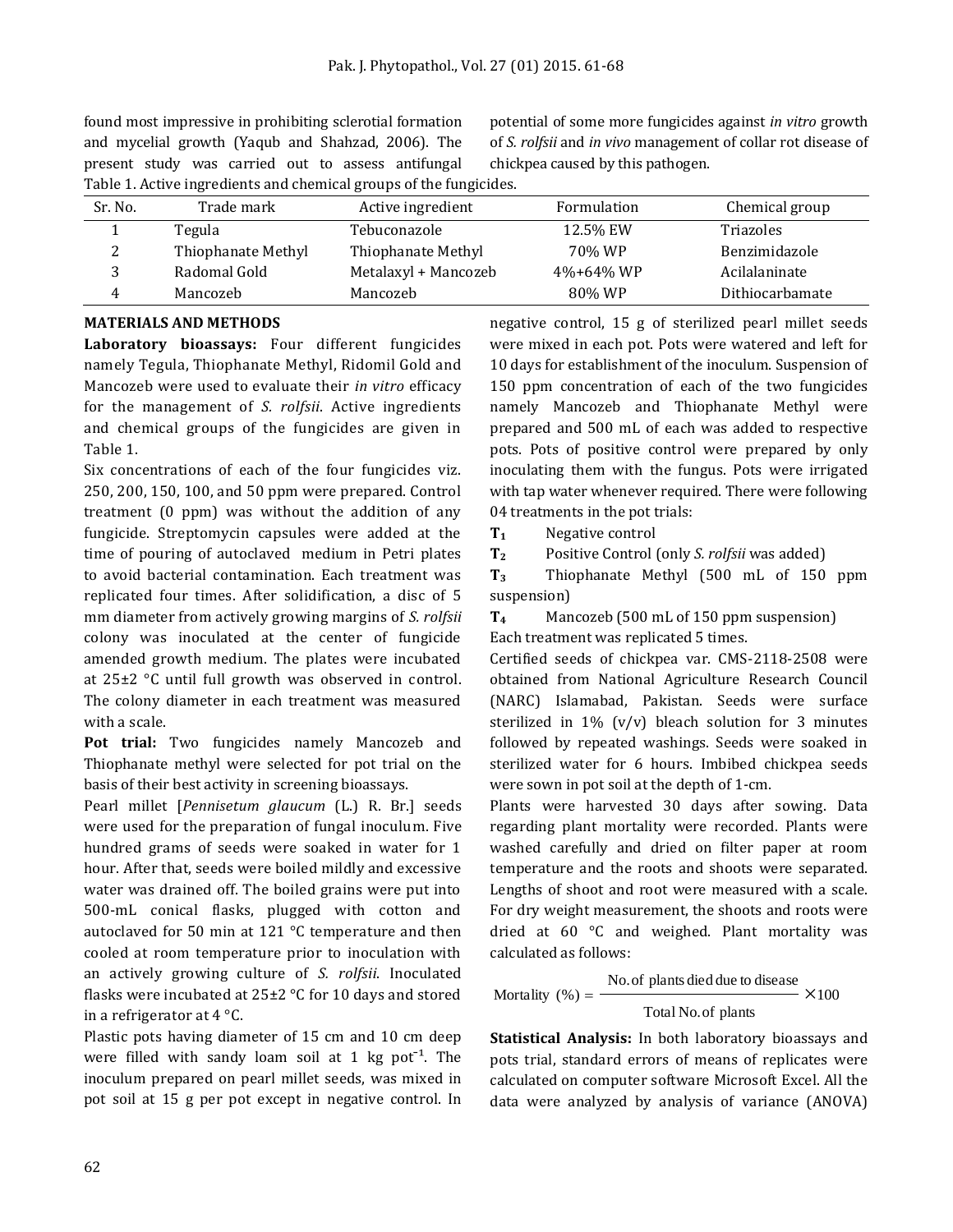followed by mean separation by Tukey HSD Test using computer software Statistix 8.1.

## **RESULTS AND DISCUSSION**

The results about *in vitro* effects of fungicides on the radial growth of *S. rolfsii* were variable. Various fungicides used in the present study suppressed the fungal growth ranging from 39-100%. Similar variation in efficacy among the fungicides has also been reported against other fungal plant pathogens. Vipin *et al.* (2011) reported that Carbofuran, Thiophanate Methyl and Bavistin had variable efficacy against *Rhizoctonia solani*.

The effect of different concentrations of Mancozeb on *S. rolfsii* is presented in Figure 1A. All the concentrations of the fungicide significantly declined the fungal growth. Various concentrations reduced the fungal growth by 99-100% over control. Recently, Neha and Razia (2013) showed that the fungal species such as *Alternaria alternata, A. clamydophor, Aspergillus niger, A. flavus, Rhizopus oryzae, Rhizopus* spp., *Mucor* spp., *Fusarium*  spp., *Drechslera australiensis, Penicillium* spp., *Curvularia lunata* and *Cladosporium,* isolated from stored grains of wheat, were effectively controlled by the use of Mancozeb. Similarly, Nandesha *et al.* (2013) reported that Mancozeb was highly effective against *Aspergillus niger*. Likewise, Nagarathnam *et al.* (2013) showed that the Mancozeb was highly useful for the control of *Marasmiellus* sp. causing banana stem rot disease. In the present study, application of Mencozeb significantly reduced plant mortality by 50% over positive control in pot trial. As a result, there was 233% and 33% increase in biomass of shoot and root over positive control, respectively (Figure 2&3). Similarly, Fravel *et al.* (2005) showed that the Mancozeb was effective for the control of *Fusarium oxysporum*.

The effect of different concentrations of Ridomil Gold on *S. rolfsii* is demonstrated in Figure 1B. All the concentrations of the fungicide significantly reduced the mycelial growth of *S. rolfsi.* The higher concentration viz. 250 and 200 ppm caused 100% reduction of mycelial growth whereas lower concentrations of the fungicide such as 50, 100 and 150 ppm inhibited the mycelial growth ranging from 39-93% over control. Presently, Ridomil Gold was found comparatively less effective than other fungicides in controlling the *in vitro* growth of *S. rolfsii.* Earlier, findings also demonstrated that Ridomil Gold was effective at its higher concentrations. In addition, Wheeler *et al.* (2005) showed that the Ridomil Gold was ineffective against *Pythium* species. Sukul and Spiteller (2000) explained that the Ridomil Gold performed poorly that might be due to either biodegradation of the fungicide or fungal resistance. The effect of different concentrations of Tegula (Tebuconazole) on *S. rolfsii* is presented in Figure 2C. The results revealed that all the concentrations of this fungicide significantly and completely arrested the mycelial growth of the fungus. Tebuconazole is among the most frequently used fungicides in plant disease management. It is very effective for protecting maize seedlings from head smut disease caused by *Sphacelotheca reiliana* (Yang *et al.,* 2014). This fungicide is also known to be very effective against many smut diseases of cereals including loose smut of wheat caused by *Ustilago segetum* var. *triticiy* (Srivastava *et al.,* 1997). It is also known to inhibit the growth of *Fusarium graminearum,* the cause of head blight disease of wheat (Spolti *et al.,* 2012).

The effect of different concentrations of Thiophanate Methyl on *S. rolfsii* is illusrated in Figure 1D. All the concentrations of this fungicide significantly arrested the mycelial growth of the targeted fungus. The inhibitory effect of the fungicide was ranging from 91- 100% over control. The concentration 150 ppm and higher completely controlled the fungal growth. Previously, Javed *et al.* (2012) demonstrated that this fungicide provided the maximum fungal control for the storage of maize seed. In earlier studies, Thiophanate Methyl was found to be highly effective against *Rhizoctonia solani* (Sabet *et al.,* 2000; Khan and Mehnaz, 2003; Bharathi *et al.,* 2005). Similarly, Mokhtar *et al.* (2010) found that Thiophanate Methyl had highly inhibitory effects against *Macrophomina phaseolina*  growth. In pot trial, the highest plant mortality (56%) was recorded in positive control treatment after 15 and 30 days growth stage. Thiophanate Methyl application reduced the plant mortality to 3% i.e. 95% decrease over positive control (Figure 2). Consequently, there was significant increase of 233% and 67% in shoot and root biomass over control, respectively (Figure 3 B & C). Earlier report showed that Thiophanate Methyl was highly effective for the control of *Fusarium* wilt of cotton caused by the *Fusarium oxysporum* (Qayoom *et al.,*  2006). The present study concludes that Mencozeb, Tegula and Thiophanate Methyl can control *in vitro* growth of *S. rolfsii.* Thiophanate Methyl followed by Mencozeb can be used effectively to control collar rot disease of chickpea *in vivo.*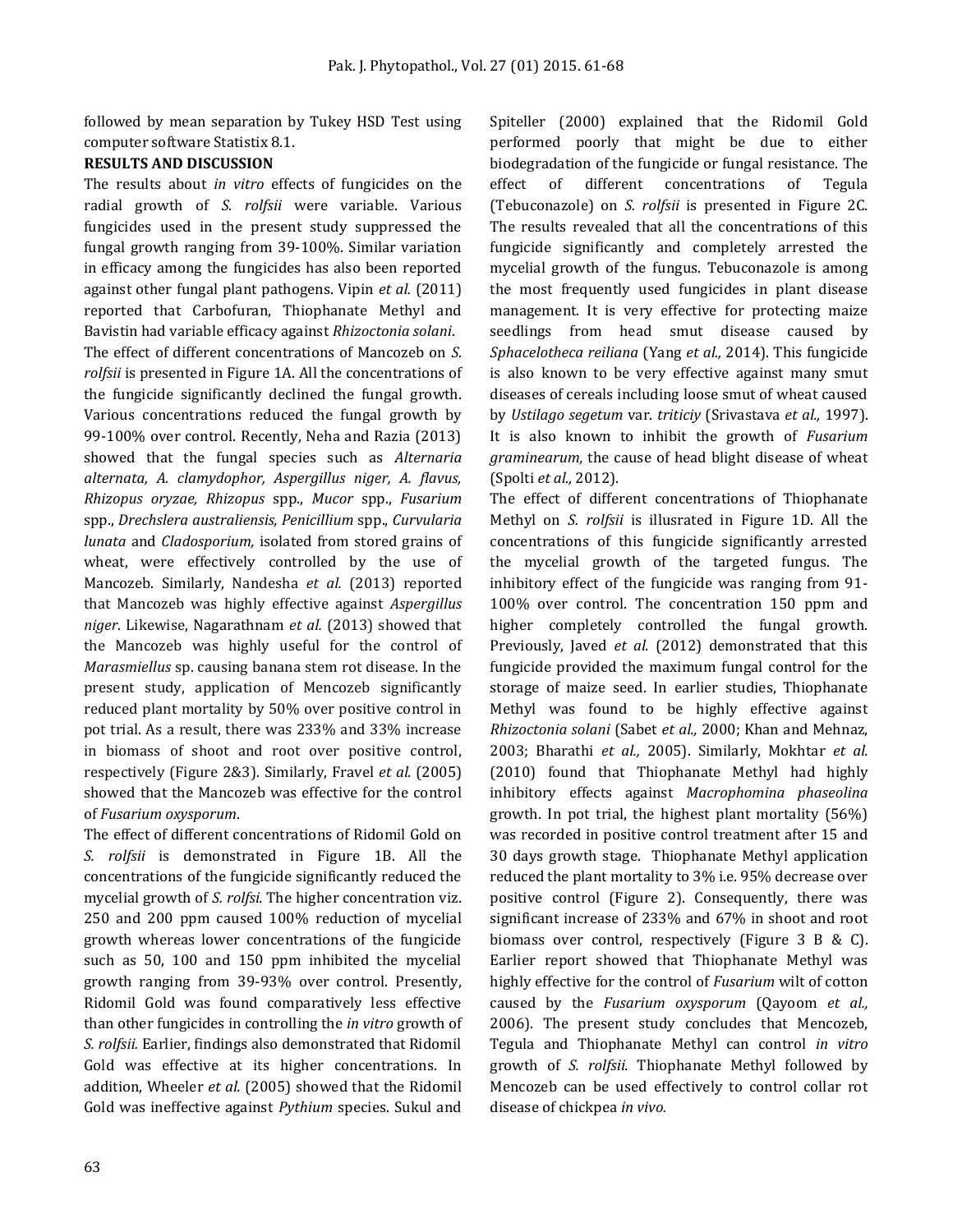

Figure 1. Effect of different concentrations of Mancozeb, Ridomil Gold, Tegula and Thiophinate Metalaxyl on radial growth of *Sclerotium rolfsii*. Vertical bars show standard errors of means of four replicates. Values with different letters at their top show significant difference (*P*≤0.05) as determined by Tukey HSD Test.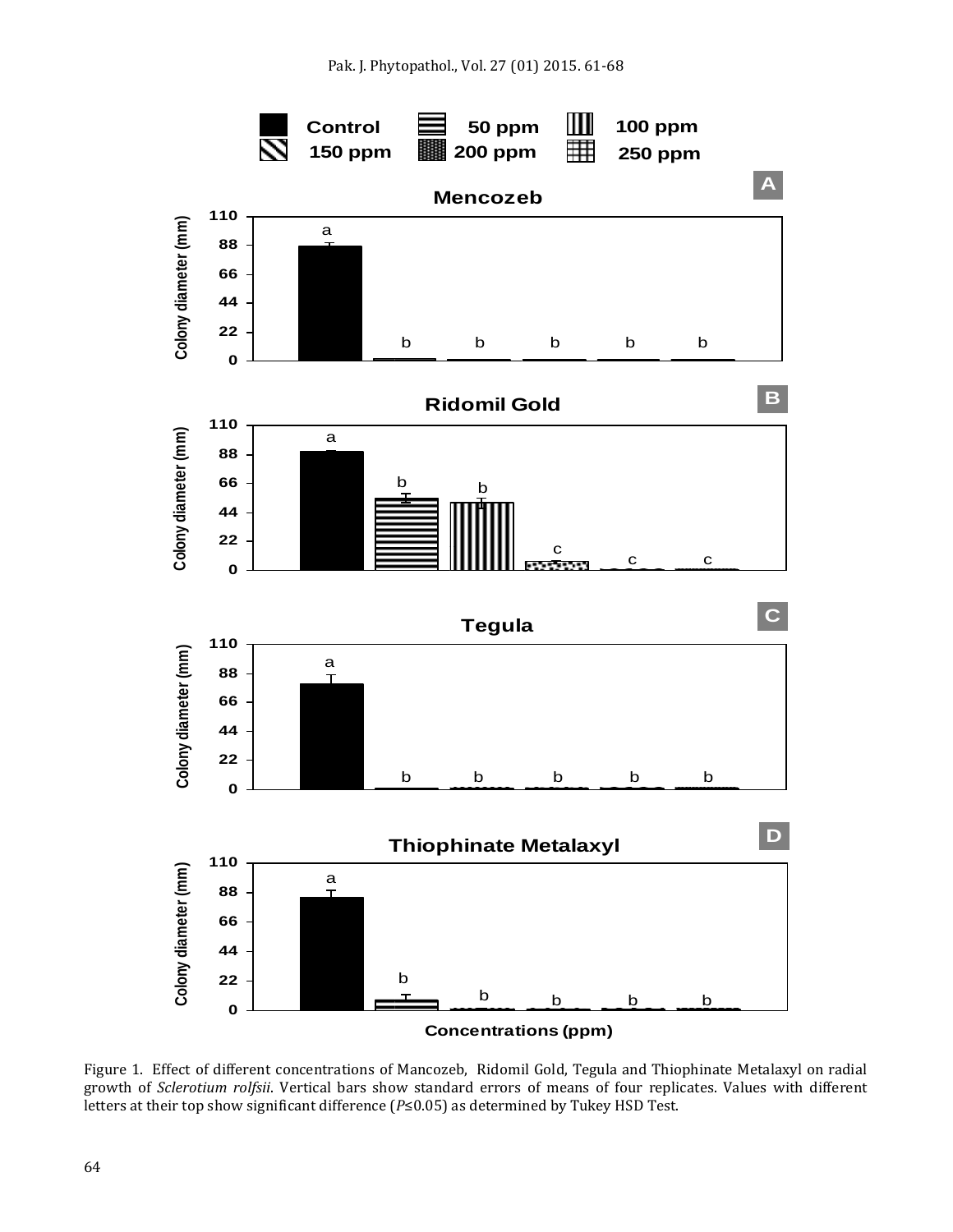

Figure 2. Effect of *Sclerotium rolfsii* inoculation and fungicides on disease incidence and mortality of chickpea. Vertical bars show standard errors of means of five replicates. Values with different letters at their top show significant difference (P≤0.05) as determined by Tukey HSD Test.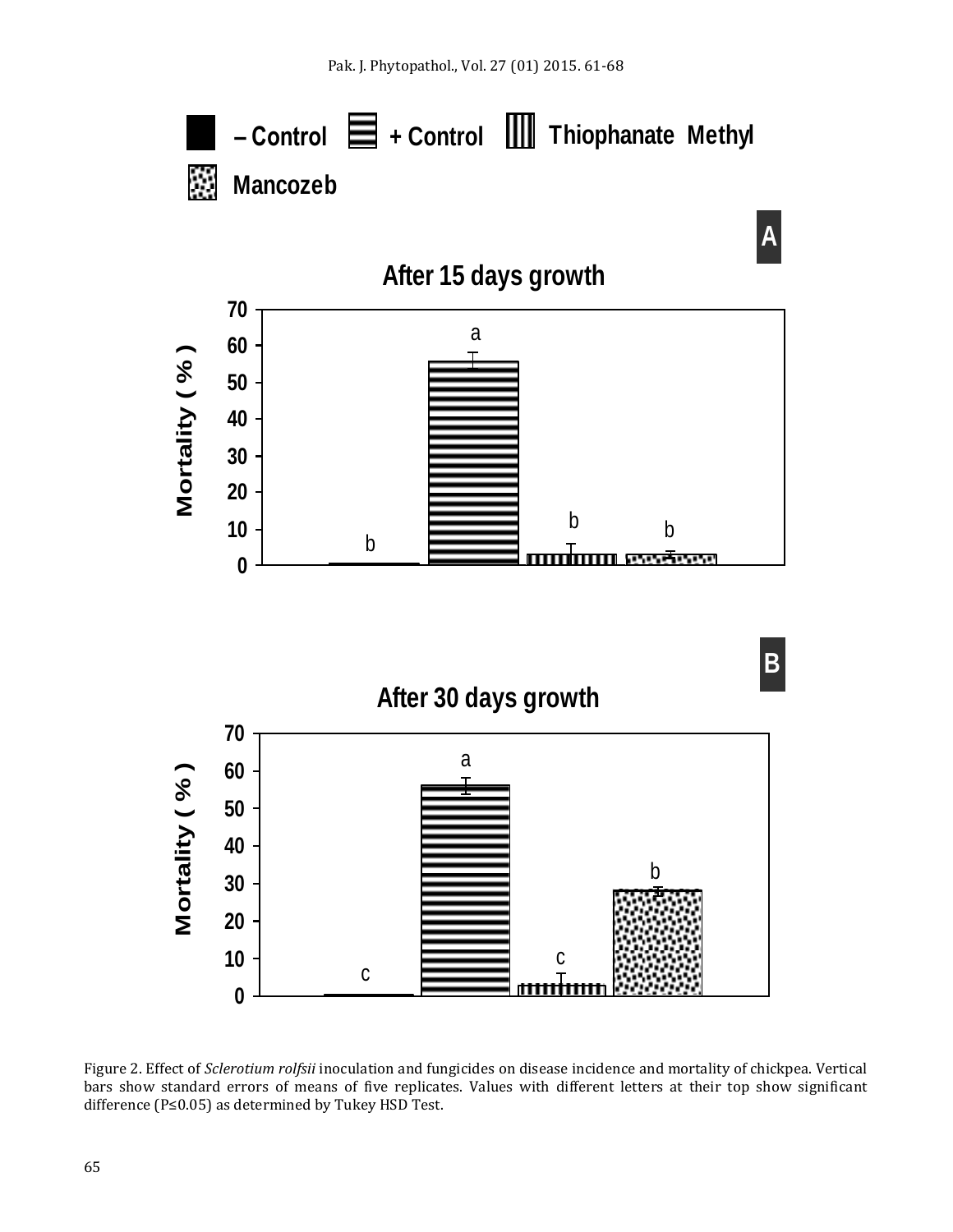

Figure 3. Effect of fungicides on shoot and root growth of chickpea under biotic stress of *Sclerotium rolfsii.* Vertical bars show standard errors of means of five replicates. Values with different letters at their top show significant difference (P≤0.05) as determined by Tukey HSD Test.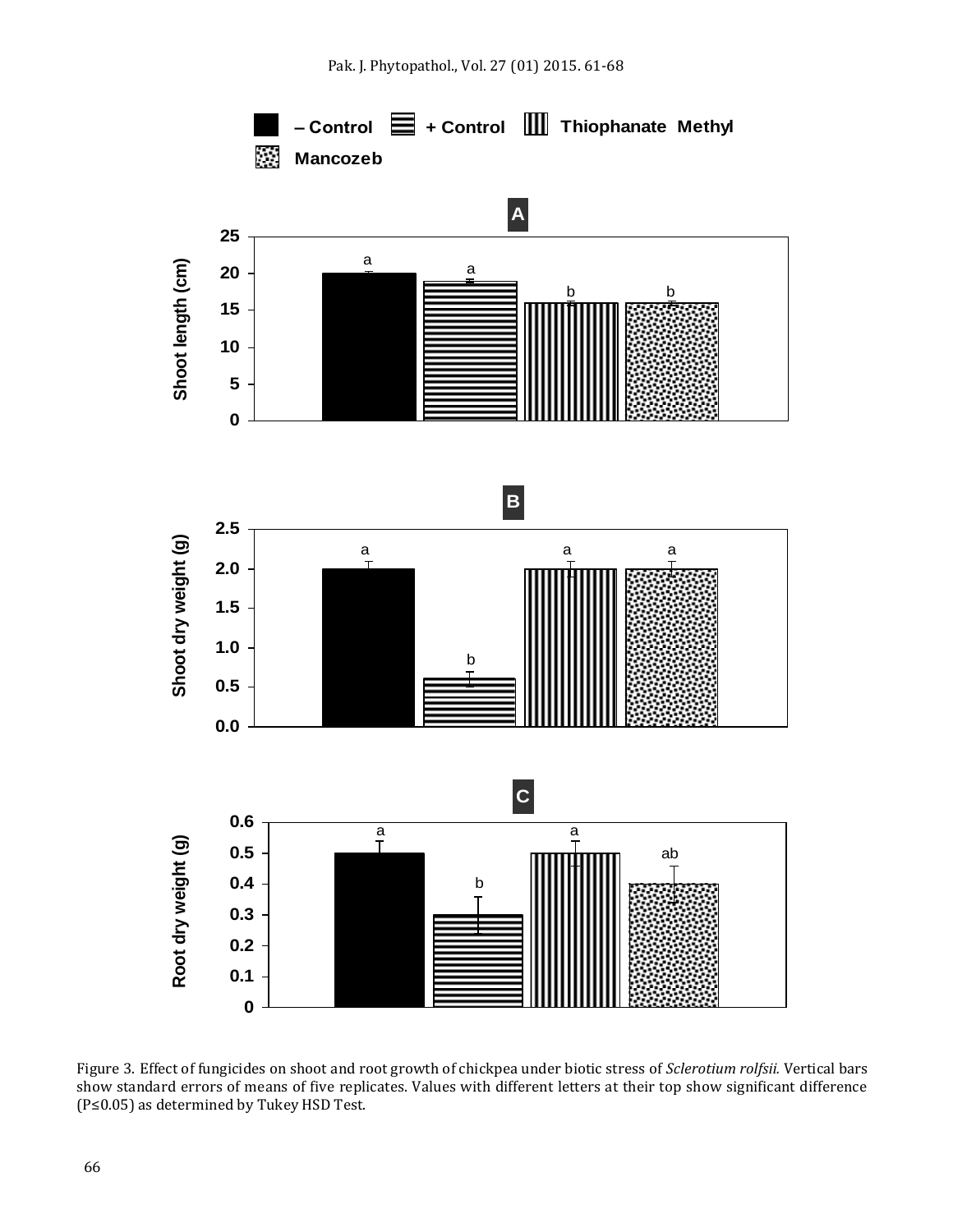## **LITERATURE CITED**

- Agarwal, G., S. Jhanwar, P. Priya, V.K. Singh and M. Jain. 2012. Comparative analysis of kabuli chickpea transcriptome with desi and wild chickpea provides a rich resource for development of functional markers. J. Plant Pathol. 7: 441-443.
- Al-Askar, A. A., Y. M. Rashad and W.M. Absulkhair. 2013. Antagonistic activity on an endemic isolate of *Streptomyces tendae* RDS 16 against phytopathogenic fungi. J. Mycobiol. Resist. 6: 509- 516.
- Bharathi, M. and A.Z. Elavarasi. 2012. Antifungal activity of some Tanzanian plants used traditionally for the treatment of microbial infections. Soil Sci. Soc. Am. J. 63: 1569-1573.
- Chibbar, R. N., P. Ambigaipalan and R. Hoover. 2010. Molecular diversity in pulse seed starch and complex carbohydrates and its role in human nutrition and health. Cereal Chem. 87: 342-352.
- Fravel, D., K. Deahl and J. Stommel. 2005. Compatibility of the biocontrol fungus *Fusarium oxysporum*  strain CS-20 with selected fungicides. Biol. Control 34: 165-169.
- <span id="page-6-0"></span>Gopalakrishnan, S., M.H. Beale, J.L. Ward and R.N. Strange. 2005. Chickpea wilt: identification and toxicity of methyl-fusarubin from *Fusarium acutatum*. Phytochemistry 66: 1536-1539.
- Gurha, S.N. and R.S. Dubey. 1982. Occurrence of possible sources of resistance in chickpea (*Cicer arietinum*  L.) against *Sclerotium rolfsii* Sacc. Madras Agric. J. 70: 63-64.
- Hossain, S., R. Ford, D. McNeil, C. Pittock, J. Panozzo. 2010. Inheritance of seed size in chickpea (*Cicer arietinum* L.) and identification of QTL based on 100-seed weight and seed size index. J. Crop Sci. 4: 126-135.
- Javed, S., R. Bajwa, A. Hannan and A. Tanveer. 2012. Maize seed storage mycoflora in Pakistan and its chemical control. Pak. J. Bot. 44: 807-812.
- Khan, R. and M. Mehnaz. 2003. Management of wilt of lentil in integration with *Trichoderma harzianum*  and fungicidal seed treatment. Pulses for Crop Diversification Nat. Resour. Manage*.* 11: 215- 218.
- Knights, E. J., N. Acikgoz, T. Warkentin, G. Bejiga, S.S. Yadav and J.S. Sandu. 2007. Area, production and distribution. In: *Chickpea Breeding and*

*Management,* S.S.Yadav, R. Redden, W. Chen, B. Sharma (eds.)*.* CABI Publishing. pp. 167-178.

- Mokhtar, M., A. Kader, S. Nehal and S. Lashin. 2010. First report of ashy stem blight caused by *Macrophomina phaseolina* on *Aeonium canariense.* Egypt J. Plant Pathol. Microbiol*.* 1: 211-215.
- Nagarathnam, A., G. Thirukkumaran and G. Mikunthan. 2013. *In vitro* assessment of fungicides against banana stem rot fungus, *Marasmiellus* sp. Scholars Res. Libr. Ann. Biol. Res. 4: 115-118.
- Nandeesha, B., R. Kumar and E. Reddy. 2013. Evaluation of different fungicides and their compatibility with potential *Trichoderma* spp. For the management of *Aspergillus niger,* incitant of collar rot of groundnut. Asian J. Biol. Life Sci. 2: 59-63.
- Neha, A. and K. Razia. 2013. Comparative study of seed dressing fungicides and *Calotropis procera* latex for the control of seed-borne mycoflora of wheat. Ann. Biol. Res. 4: 1-6.
- Newman, S., J. Slingenbergh, E. Kaeslin, M. Reantaso, R. Subasinghe and J. Lubroth. 2012. Realising one health: How the food and agriculture organization of the United Nations envisions success source. Eco Health 7: 110-111.
- Qayoom, A., M. Arain, A. Pathan, J. Jiskani and M. Lodhi. 2006. Efficacy of different fungicides against Fusarium wilt of cotton caused by *Fusarium oxysporum*. Pak. J. Bot. 38: 875-880.
- Sabet, K., A. Mostafa, S. Said and A. Gomal. 2000. Biological and chemical control of root diseases of tomato plants. Eur. Rev. Med. Pharmacol. Sci. 3: 1043-1048.
- Sennoi, R., S. Jogloy, W. Saksirirat, T. Kesmala and A. Patanothai. 2013. Genotypic variation of resistance to southern stem rot of *Jerusalem artichoke* caused by *Sclerotium rolfsii.* Euphytica 190: 415-424.
- Sheehy, T. and S. Sharma. 2012. The nutrition transition in the Republic of Ireland: trends in energy and nutrient supply using Food and Agriculture Organization food balance sheets. Brit. J. Nutr. 106: 1078-1089.
- Spolti, P., B.C. de Jorge and E.M.D. Ponte. 2012. Sensitivity of *Fusarium graminearum* causing head blight of wheat in Brazil to tebuconazole and